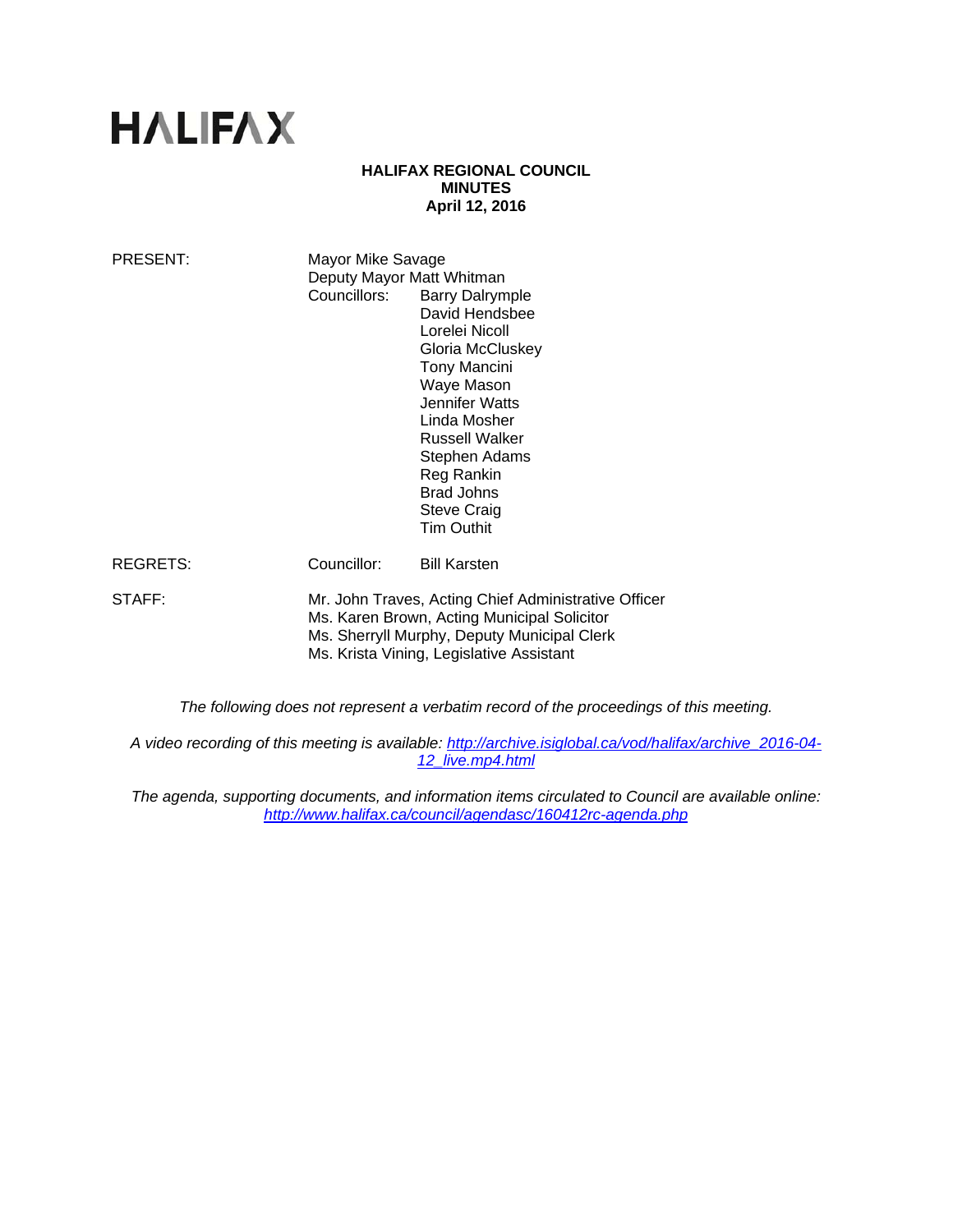*The meeting was called to order at 3:17 p.m. Council moved into an In Camera (In Private) session at 4:20 p.m. and reconvened at 5:08 p.m. Council adjourned at 5:11 p.m.*

# **1. CALL TO ORDER**

The Mayor called the meeting to order at 3:17 p.m. and Council stood for a moment of reflection.

# **2. SPECIAL COMMUNITY ANNOUNCEMENTS & ACKNOWLEDGEMENTS**

Councillors noted a number of special community announcements and acknowledgements.

# **3. APPROVAL OF MINUTES – NONE**

# **4. APPROVAL OF THE ORDER OF BUSINESS AND APPROVAL OF ADDITIONS AND DELETIONS**

Additions:

- 17.1 **Councillor Mosher** Standing Committee Authority
- 17.2 **Ratification of Motion of Committee of the Whole** Halifax Transit Moving Forward Together Plan

# 16. **IN CAMERA (IN PRIVATE)**

*Council may rise and go into a private In Camera session, in accordance with Section 19 of the Halifax Regional Municipality Charter, for the purpose of dealing with the following:* 

## **Private and Confidential Information Items**

4. Private and Confidential In Camera (In Private) Information Report - re: 2016 Municipal and School Board Election Appointment of Returning Officer

Councillor Walker requested In Camera (In Private) Information Report - re: St. Patrick's Alexandra School Property, be added to the April 26, 2016 agenda, to which Council agreed.

MOVED by Councillor Mason, seconded by Deputy Mayor Whitman

# **THAT the agenda be approved as amended.**

Two-third majority vote required.

# **MOTION PUT AND PASSED.**

- **5. BUSINESS ARISING OUT OF THE MINUTES NONE**
- **6. CALL FOR DECLARATION OF CONFLICT OF INTERESTS NONE**
- **7. MOTIONS OF RECONSIDERATION NONE**
- **8. MOTIONS OF RESCISSION NONE**
- **9. CONSIDERATION OF DEFERRED BUSINESS NONE**
- **10. NOTICES OF TABLED MATTERS NONE**
- **11. PUBLIC HEARINGS 6:00 P.M. NONE**
- **12. CORRESPONDENCE, PETITIONS & DELEGATIONS**
- **12.1 Correspondence**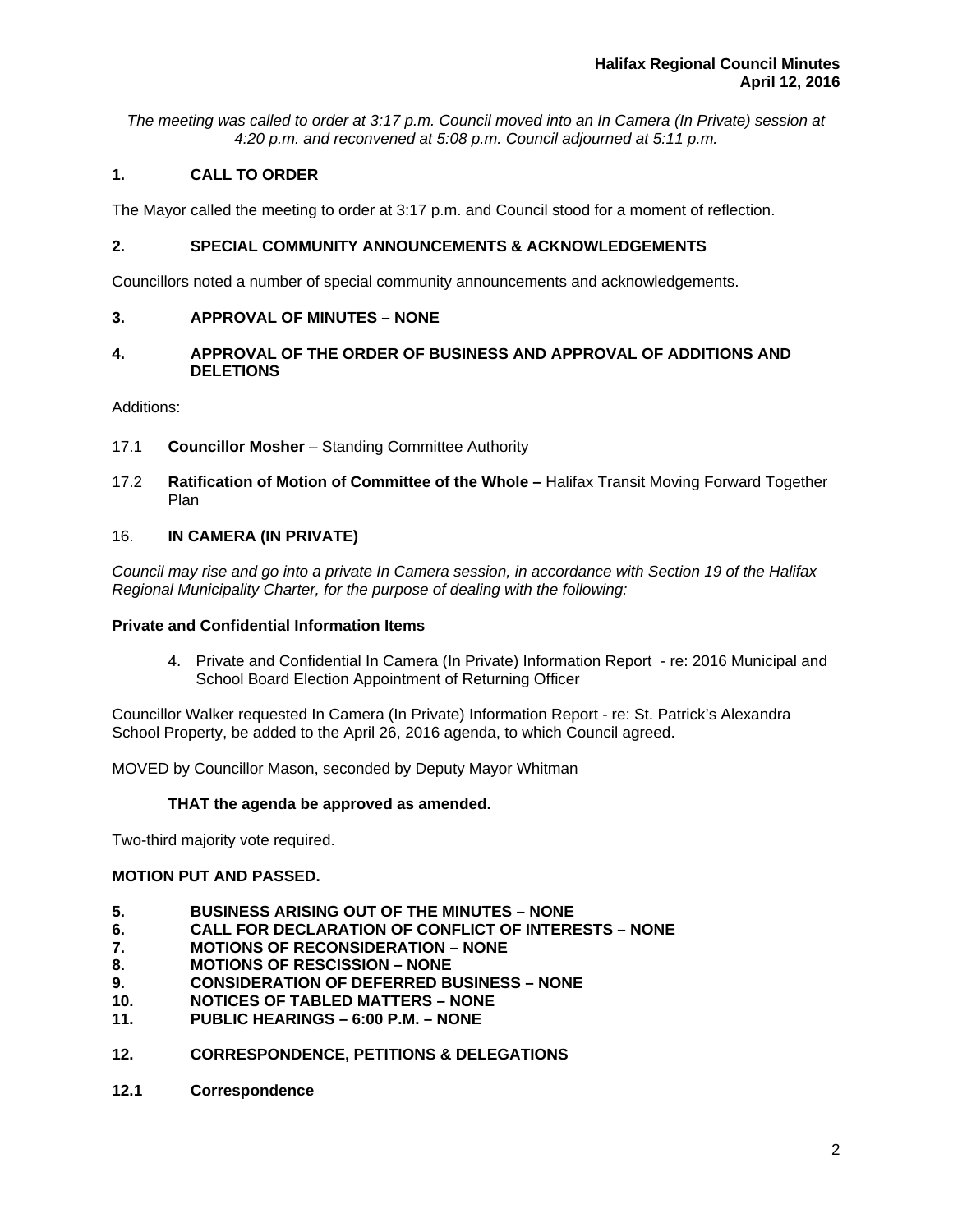The Clerk noted that correspondence was received for: Committee of the Whole Item 3. This correspondence was circulated to Council.

For a detailed list of correspondence received refer to the specific agenda item.

# **12.2 Petitions**

## **12.2.1 Councillor Adams**

Petition submitted containing 19 signatures requesting Halifax Regional Council maintain Route 402 Sambro and continue its operation as a transit service vital to local residents of all ages.

## **12.2.2 Councillor Adams**

Petition submitted containing 206 signatures from residents of Spryfield asking for a crosswalk on Dentith Road so that people can cross safely.

## **13. INFORMATION ITEMS BROUGHT FORWARD – NONE**

## **14. REPORTS**

**14.1 CHIEF ADMINISTRATIVE OFFICER** 

#### **14.1.1 Award – Unit Price Tender No. 16-224, Street Planer Patching Phase 1 - Various Locations**

The following was before Council:

A staff recommendation report dated March 21, 2016

MOVED by Councillor Johns, seconded by Councillor Mason

**That Halifax Regional Council award Tender No. 16-224, Street Planer Patching Phase 1 - Various Locations, to the lowest bidder meeting specifications, Dexter Construction Company Limited for a Total Tender Price of \$860,464 (net HST included) with funding from Project Account No. CR000005 – Street Recapitalization, as outlined in the Financial Implications section of the staff report dated March 21, 2016.** 

The following corrections were noted for page 2 of the March 21, 2016 staff recommendation report:

- #21 Starboard Drive Larry Uteck Boulevard Civic 317 is in **District 16**
- #22 Lucasville Road Hammonds Plains Road Trailer Park is in **District 13**

## **MOTION PUT AND PASSED UNANIMOUSLY.**

Not present: Councillor Karsten

#### **14.1.2 Alternative Voting Dates & Returning Officer Appointment – 2016 Municipal and School Board Elections**

The following was before Council:

A staff recommendation report dated March 21, 2016

MOVED by Councillor Watts, seconded by Councillor Craig

#### **That Halifax Regional Council:**

**1. Set the dates for alternative voting to commence on Tuesday, October 4, 2016 at 8:00am and run continuously through to Thursday, October 13, 2016 at 7:00 pm.**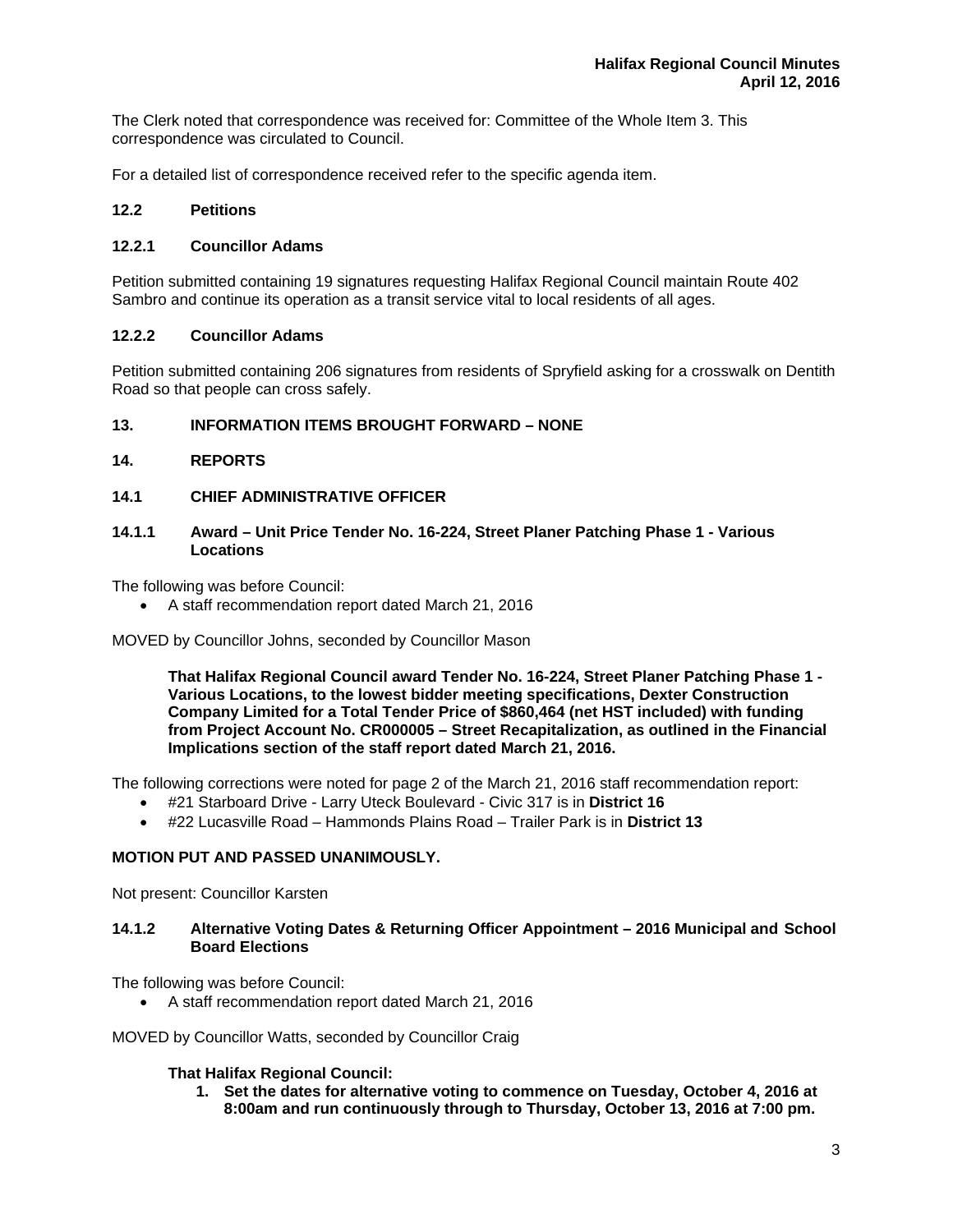- **2. Rescind item 4 of the motion of the December 1, 2015, which appointed the Returning Officer for the 2016 Municipal and School Board Elections in the Halifax Regional Municipality, effective January 2, 2016.**
- **3. Appoint Kevin Arjoon, Municipal Clerk, as the Returning Officer to conduct the 2016 Municipal and School Board Elections in the Halifax Regional Municipality, effective immediately.**

# **MOTION PUT AND PASSED UNANIMOUSLY.**

Not present: Councillor Karsten

# **14.1.3 Councillor Appointment – Liaison to the HRM Acadian /Francophone Community**

The following was before Council:

A staff recommendation report dated March 30, 2016

MOVED by Councillor McCluskey, seconded by Councillor Hendsbee

## **That Halifax Regional Council appoint Councillor Tony Mancini to act as an official liaison between Council and the HRM Acadian/Francophone Community.**

Councillor Mosher asked staff to provide verification data on the percentage of Acadian and Francophone residents for each HRM District.

## **MOTION PUT AND PASSED UNANIMOUSLY.**

Not present: Councillor Karsten

Councillors Mason and Johns exited the meeting at this time.

#### **14.1.4 Second Reading, Proposed By-Law T-705, Amendments to By-Law T-700 Respecting Tax Deferrals and Administrative Order 10***,* **Respecting Partial Tax Exemption for Residential Taxation**

The following was before Council:

- A staff recommendation report dated February 2, 2016
- An extract of draft minutes from the Regional Council meeting of March 22, 2016

MOVED by Councillor Mancini, seconded by Councillor Mosher

#### **That Halifax Regional Council:**

- **1. Adopt By-Law T-705, which includes amendments to By-Law T-700, Respecting Tax Deferrals, as set out in Attachment B to the staff report dated February 2, 2016; and**
- **2. Adopt proposed Amendments to Administrative Order 10, Partial Exemption for Residential Taxation, as set out in Attachment E to the staff report dated February 2, 2016.**

## **MOTION PUT AND PASSED UNANIMOUSLY.**

Not present: Councillor Dalrymple, Karsten, Mason and Johns

#### **14.2 TRANSPORTATION STANDING COMMITTEE**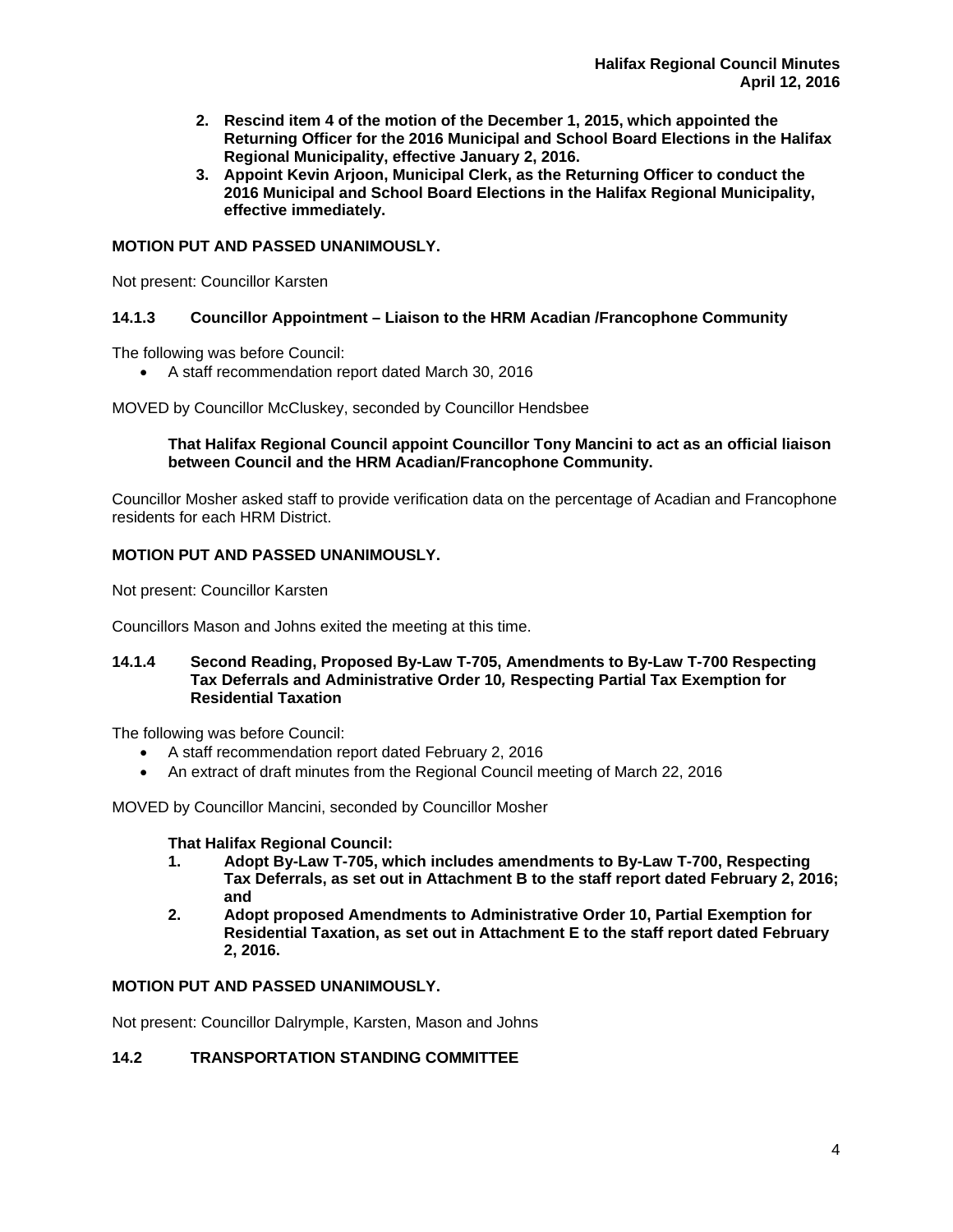# **14.2.1 Use of Accessible Transportation to Support Access-A-Bus Services**

The following was before Council:

 A recommendation report submitted by the Chair of the Transportation Standing Committee dated April 1, 2016

## MOVED by Councillor Outhit, seconded by Councillor Craig

#### **That Halifax Regional Council direct Halifax Transit staff to develop an Expression of Interest to explore the viability of a partnership with HRM Accessible Transportation service providers to support Halifax Transit Access-A-Bus service.**

During the discussion it was asked that the report outline whether the partnership with HRM Accessible Transportation fully utilizes the available resources to meet the needs of the accessible community.

## **MOTION PUT AND PASSED UNANIMOUSLY.**

Not present: Councillor Dalrymple, Karsten, Mason, Johns

## **14.3 HERITAGE ADVISORY COMMITTEE**

## **14.3.1 Case H00429 – Request to Register 50 Woodlawn Road, Dartmouth as a Municipal Heritage Property**

The following was before Council:

 A recommendation report submitted by the Chair of the Heritage Advisory Committee dated March 31, 2016 with attached staff report dated January 26, 2016

MOVED by Councillor Mancini, seconded by Councillor Nicoll

**That Halifax Regional Council set a date for a heritage hearing to consider the heritage registration of 50 Woodlawn Road, Dartmouth as shown on Map 1 of the January 26, 2016 staff report.** 

#### **MOTION PUT AND PASSED UNANIMOUSLY.**

Not present: Councillor Karsten, Mason and Johns

#### **14.3.2 Case H00432 – 2016/17 Heritage Incentives Program**

The following was before Council:

 A recommendation report submitted by the Chair of the Heritage Advisory Committee dated March 31, 2016 with attached staff report dated March 10, 2016

MOVED by Councillor Hendsbee, seconded by Deputy Mayor Whitman

**That Halifax Regional Council approve the recommended grants to the properties listed in Attachment A of the March 10, 2016 staff report, and further approve those properties recommended as 'standby' as listed in Attachment B of the March 10, 2016 staff report, conditional upon the applicants' compliance with section 29 through 35 of Administrative Order Number 2014-002-ADM (Attachment C of the March 10, 2016 staff report).** 

#### **MOTION PUT AND PASSED UNANIMOUSLY.**

Not present: Councillors Karsten, Mason and Johns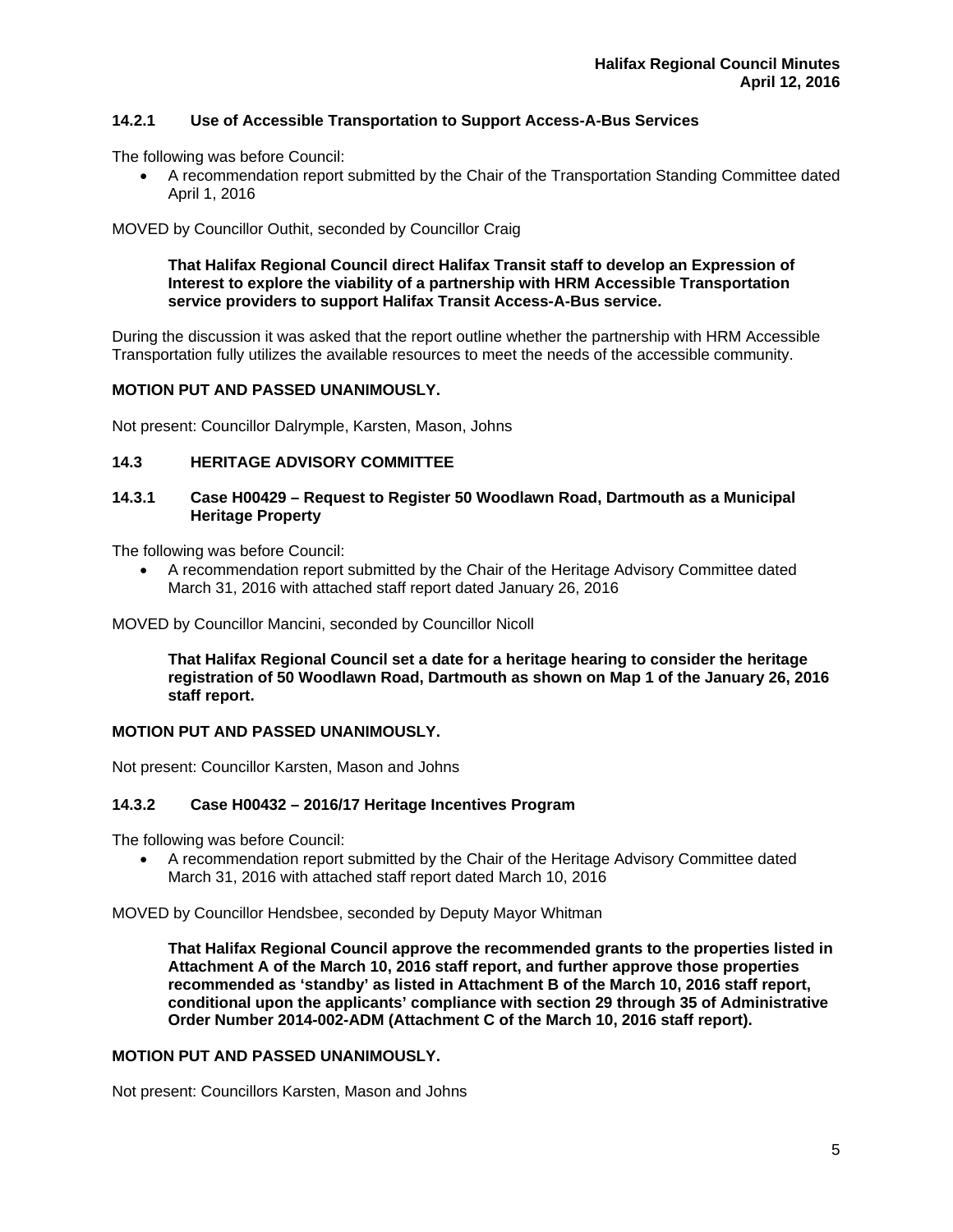# **14.4 MEMBERS OF COUNCIL**

## **14.4.1 Councillor Rankin – Renaming District 12**

The following was before Council:

A Councillor Request form dated April 12, 2016

MOVED by Councillor Rankin, seconded by Councillor Adams

**That Halifax Regional Council approve the renaming of District 12 to become Timberlea – Beechville – Clayton Park – Wedgewood and direct staff to bring forward amendment to Administrative Order 48 to reflect the new name.** 

It was noted that the renaming of District 12 is to provide greater clarity to describe the communities it encompasses. Concern was raised that the renaming may create some confusion with the Clayton Park community (District 10).

#### **MOTION PUT AND PASSED UNANIMOUSLY.**

Not present: Councillor Karsten, Mason and Johns

# **14.4.2 Councillor Hendsbee – Building Permits on Rural Lots of 10 Hectares/25 Acres in Size**

The following was before Council:

A Councillor Request form dated April 12, 2016

MOVED by Councillor Hendsbee, seconded by Deputy Mayor Whitman

**That Halifax Regional Council request a staff report commenting on the advisability of on an amendment to the rule which provides that HRM no longer provides building permits on lots of land that are 10 hectares/25 acres in size.** 

During the discussion it was asked that the report have a very clear statement respecting the relationship to the Regional Plan.

#### **MOTION PUT AND PASSED.** (11 in favour, 3 against)

In favour: Deputy Mayor Whitman, Councillors Dalrymple, Hendsbee, McCluskey, Mancini, Mosher, Walker, Adams, Rankin, Craig and Outhit

Against: Mayor Savage, Councillors Nicoll and Watts

Not present: Councillors Karsten, Mason and Johns

#### **14.4.3 Councillor Mosher – Staff Report Request – Notification Distance for Variance Appeals**

MOVED by Councillor Mosher, seconded by Councillor Hendsbee

The following was before Council:

A Councillor Request form dated April 12, 2016

#### **That Halifax Regional Council:**

**1. Request a staff report regarding the implications of increasing the notification distance for variance appeals from the current thirty (30) meter radius to fifty (50) and up to one hundred (100) meters, including potential amendments to the Halifax Municipal Charter; and**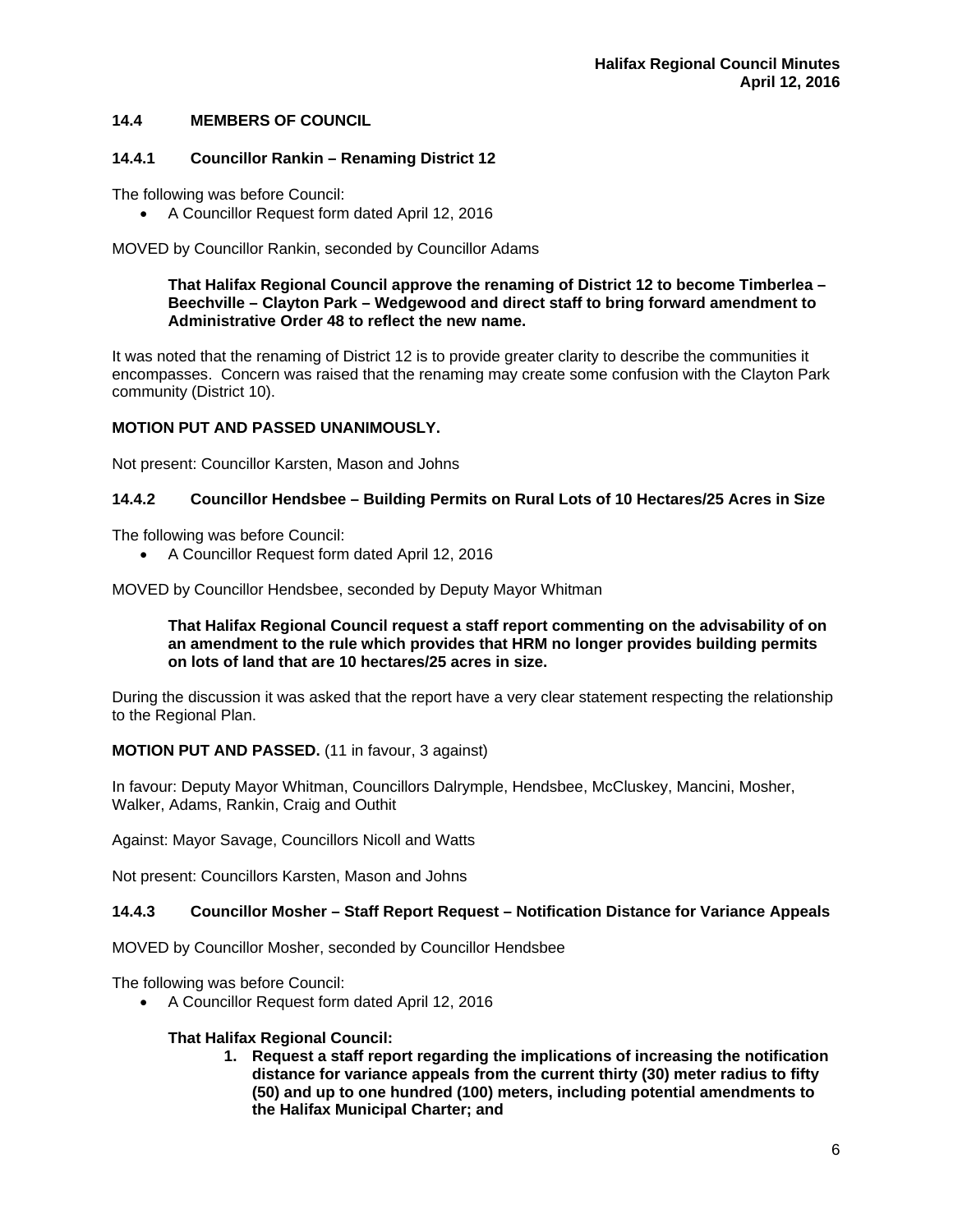## **2. That the report be provided directly to Regional Council without review by the Community Planning and Economic Development Standing Committee.**

Two-thirds majority vote required.

During the discussion it was asked that the report separate out true minor variances from those variances that can have significant impact.

#### **MOTION PUT AND PASSED UNANIMOUSLY.**

Not present: Councillor Karsten, Mason and Johns

#### **15. MOTIONS – NONE**

#### **16. IN CAMERA (IN PRIVATE) – NONE (or list the items)**

#### **16.1 Legal Advice**

A matter pertaining to legal advice eligible for solicitor-client privilege.

#### **16.1.1 Halifax Water Amendments** *– Private and Confidential Report –* **Deferred from April 5, 2016**

This matter was addressed later in the meeting, see page 11.

#### **16.2 Property Matter**

A matter pertaining to providing instruction and direction to officers and employees of the Municipality pertaining to the acquisition/sale of land in regard to

#### **16.2.1 Councillor Mancini – Property Matter – Acquisition of Real Estate, Dartmouth** *– Private and Confidential Report*

This matter was addressed later in the meeting, see page 11.

## **17. ADDED ITEMS**

#### **17.1 Councillor Mosher – Standing Committee Authority**

The following was before Council:

A Councillor Request form dated April 12, 2016

MOVED by Councillor Mosher, seconded by Deputy Mayor Whitman

**That Halifax Regional Council request a staff report evaluating how reports are dealt with at standing committees. The report shall consider staff report requests that originate from Regional Council and are assigned to a standing committee. The report shall include a policy recommendation regarding the process by which the originating body ultimately deals with the report following consideration by the standing committee.** 

During the discussion it was asking that the report include an education piece around what matters have been defeated at Standing Committee level

# **MOTION PUT AND PASSED UNANIMOUSLY.**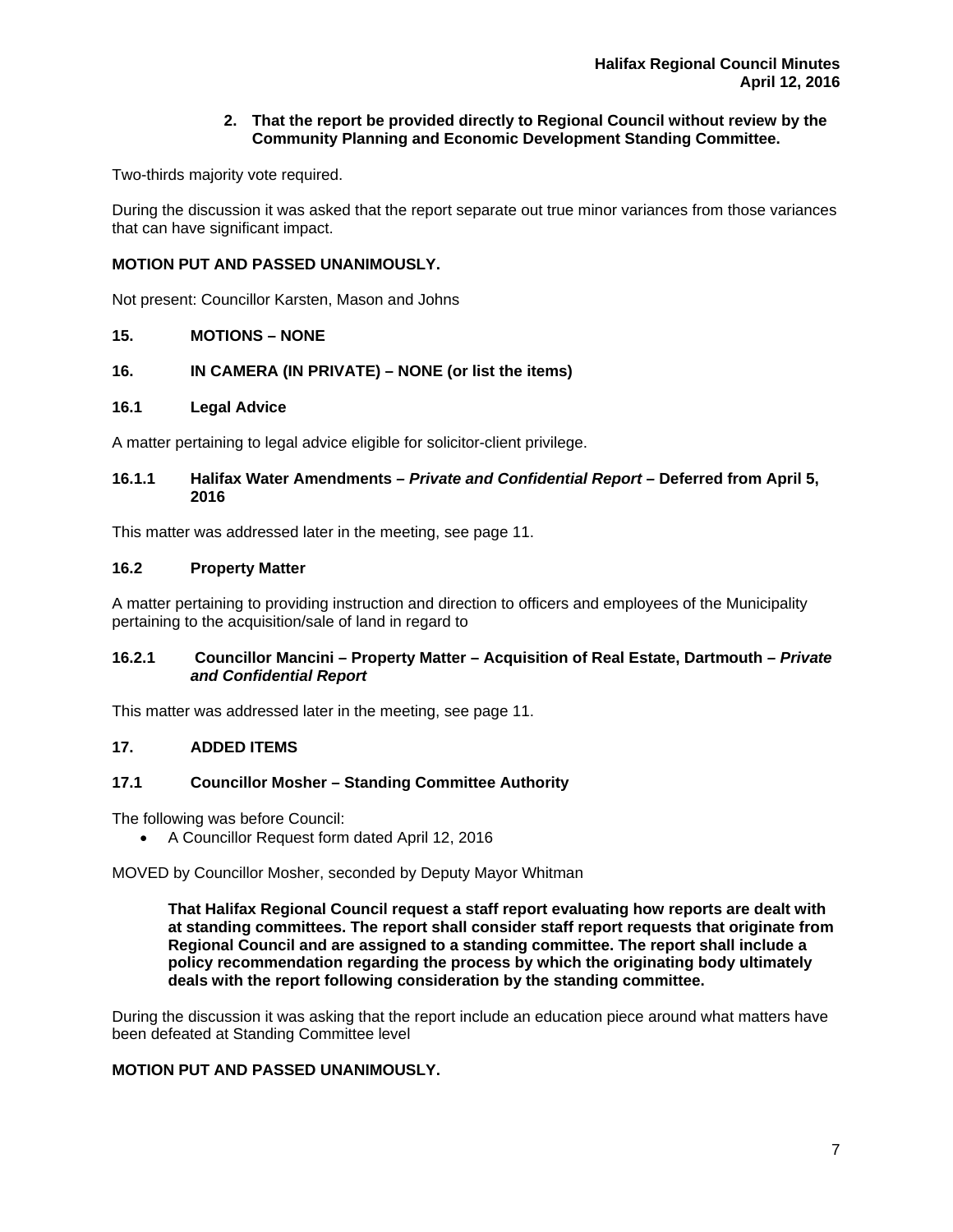Not present: Councillors Karsten, Mason and Johns

#### **17.2 Ratification of Motion of Committee of the Whole – Halifax Transit Moving Forward Together Plan**

This matter was dealt with in Committee of the Whole and ratified as follows:

MOVED by Councillor Rankin, seconded by Councillor Mosher

## **That Halifax Regional Council:**

- **1. Approve the 2016/2017 Halifax Transit Annual Service Plan;**
- **2. Approve the Moving Forward Together Plan as the strategic direction for the growth and development of the Halifax Transit network, with the following corrections (and as outlined in the handout entitled "Omissions/Clarifications to Plan"):** 
	- **a) Amend the Route 1 Spring Garden description found in Attachment A, Appendix B, page B1 to reflect two way transit service on Gottingen Street, as shown on map in Appendix A;**
	- **b) Amend the Route 4 Lacewood description found in Attachment A, Appendix B, page B2 to reflect routing as shown on map in Appendix A;**
	- **c) Remove Table 6 Level of Service Guidelines found on Attachment A, Section 3.6, page 45; and**
	- **d) Include a new table to summarize the service spans and frequencies of ferry routes on Attachment A, Appendix D, page D-1.**
- **3. Approve the Moving Forward Principles as the guiding principles for Halifax Transit over the life of the Moving Forward Together Plan;**
- **4. Direct staff to prepare for implementation of the future transit network as described in the Plan and Appendix A Network Maps (attachment B of the staff report dated March 9, 2016); and**
- **5. Adopt the Performance Measures, including the Ridership Guidelines, as described in Part 6 of the Moving Forward Together Plan (attachment B of the staff report dated March 9, 2016).**
- **6. That staff be directed to prepare a supplemental report, outlining options, financial and operational implications on the following transit matters, identified at the Committee of the Whole meeting, on April 12, 2016:** 
	- **a. Options providing the residents of Eastern Passage/Cow Bay transit service to Cole Harbour and possibly continuing to Portland Hills terminal.**
	- **b. Consider leaving the Purcell's Cove bus route 15 service as is.**
	- **c. Extension of a portion of the airport route (320), to service the community of Fall River as part of its regular route.**
	- **d. Consider that the proposed link into Cole Harbour be implemented prior to 2021.**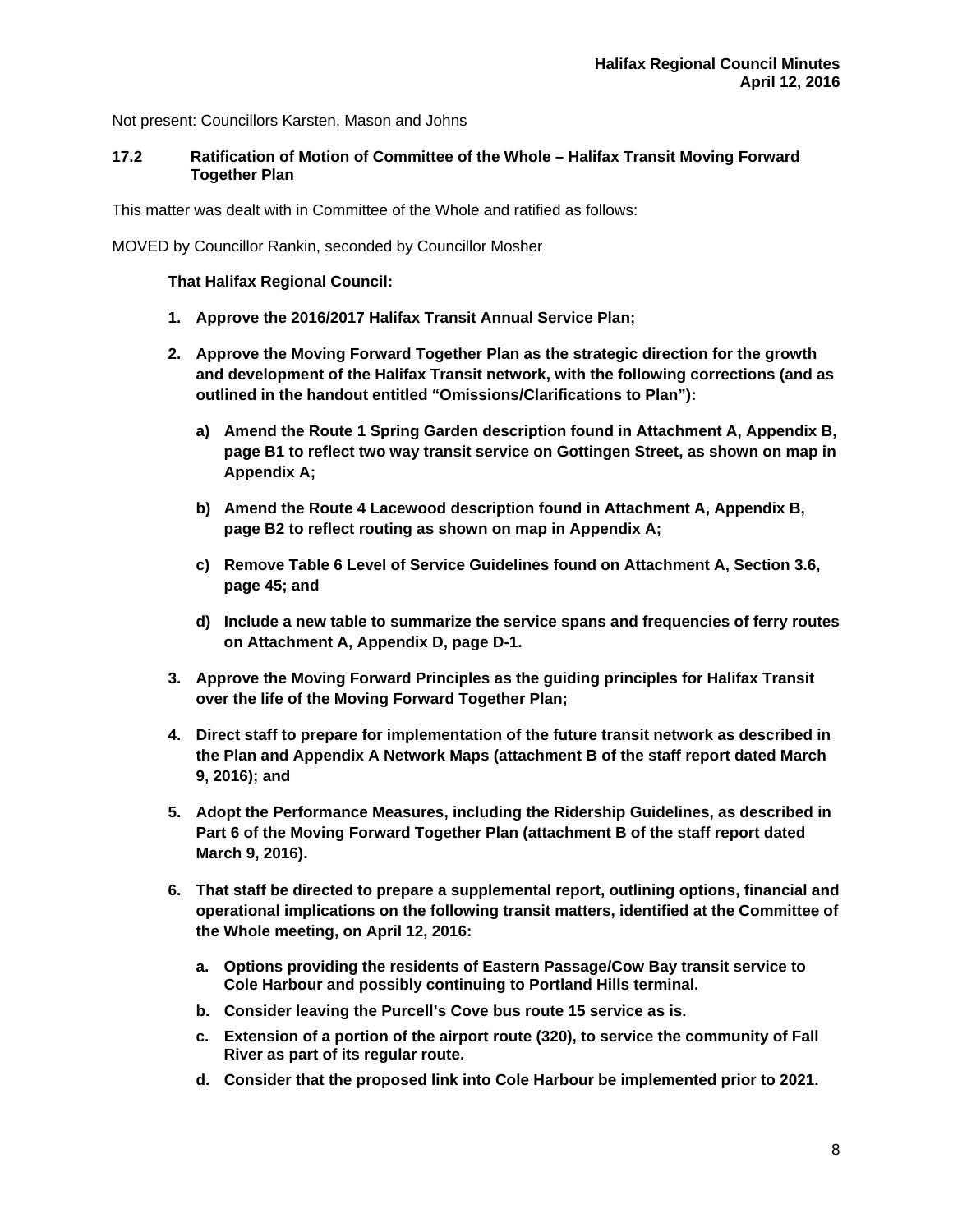- **e. Consider that the route numbers associated with the bus routes in North Preston and Cherry Brook remain as is.**
- **f. Consider the proposed alternate Route 370 (Porters Lake) as identified in the Map distributed by Councillor Hendsbee at the Committee of the Whole meeting on April 12, 2016.**
- **g. Consider the extension of Route 55 and that the following options be evaluated:**

**i) extend Route 55 to the community of Waverley and return.** 

**ii) extend Route 55 through Waverley to the Fall River Park and Ride.** 

**iii) extend Route 55 through Waverley to Sackville Terminal on Cobequid Road.** 

- **h. Existing Route 6 Quinpool be retained as is.**
- **i. Extend Hammonds Plains buses to Tantallon and Tantallon buses to Hammonds Plains, Peggy's Cove and Hubbards.**
- **j. Determine how the proposed Route 93, (Bedford), which goes through the Nottingham Community, could be expanded to service residents in the area surrounding the Sunnyside Mall and Bedford Place Mall.**
- **k. Determine whether the Sambro Community Transit Route 402 could be removed.**
- **l. Examine continuing with proposed #10 on the current route #10 on Inglis and Beaufort.**
- **m. Extending local bus service, such as proposed route 24, to provide service to the Joseph Howe Manor, the seniors residence located at 5515 Victoria Road.**
- **n. Consider the detailed report submitted by the Main Street BID as distributed at the COW meeting of April 12, 2016, with respect to adopting its recommendation for Route 63, 68, Route 55, and Route 401.**
- **o. Consider the Greater Burnside Business Association communication April 8, 2016 to not locate the bus terminal at Wright Avenue and Akerley Blvd. and locate it at or near the Dartmouth 4 Pad.**
- **p. Consider an amendment (or addition ) of a bus corridor route running North South in Dartmouth connecting Burnside, Highfield Terminal, Bridge Terminal, Downtown Dartmouth and Woodside, to improve regional connections to these locations and also make it easier to travel within Dartmouth.**
- **q. Consider extending service for routes associated with the service industry Downtown areas – Scotia Square/Alderney Gate and Dartmouth Crossing to coincide with working hours.**
- **r. Consider extending existing Route 5 (which becomes 26 Springvale Avenue) continue beyond Mumford to downtown and not terminate at the Mumford Terminal.**
- **s. Provide a history of transit services (planned and actual) to the community of Lucasville, including past budget commitments and changes to the transit boundaries, including options on how to extend conventional service to the community, present options to provide a peak time service to Lucasville community and include any financial commitments Halifax Transit could commit to provide the alternate service.**
- **t. Identify other local routes in the proposed plan that through improved service levels or extensions may in the future provide crosstown service as part of a grid**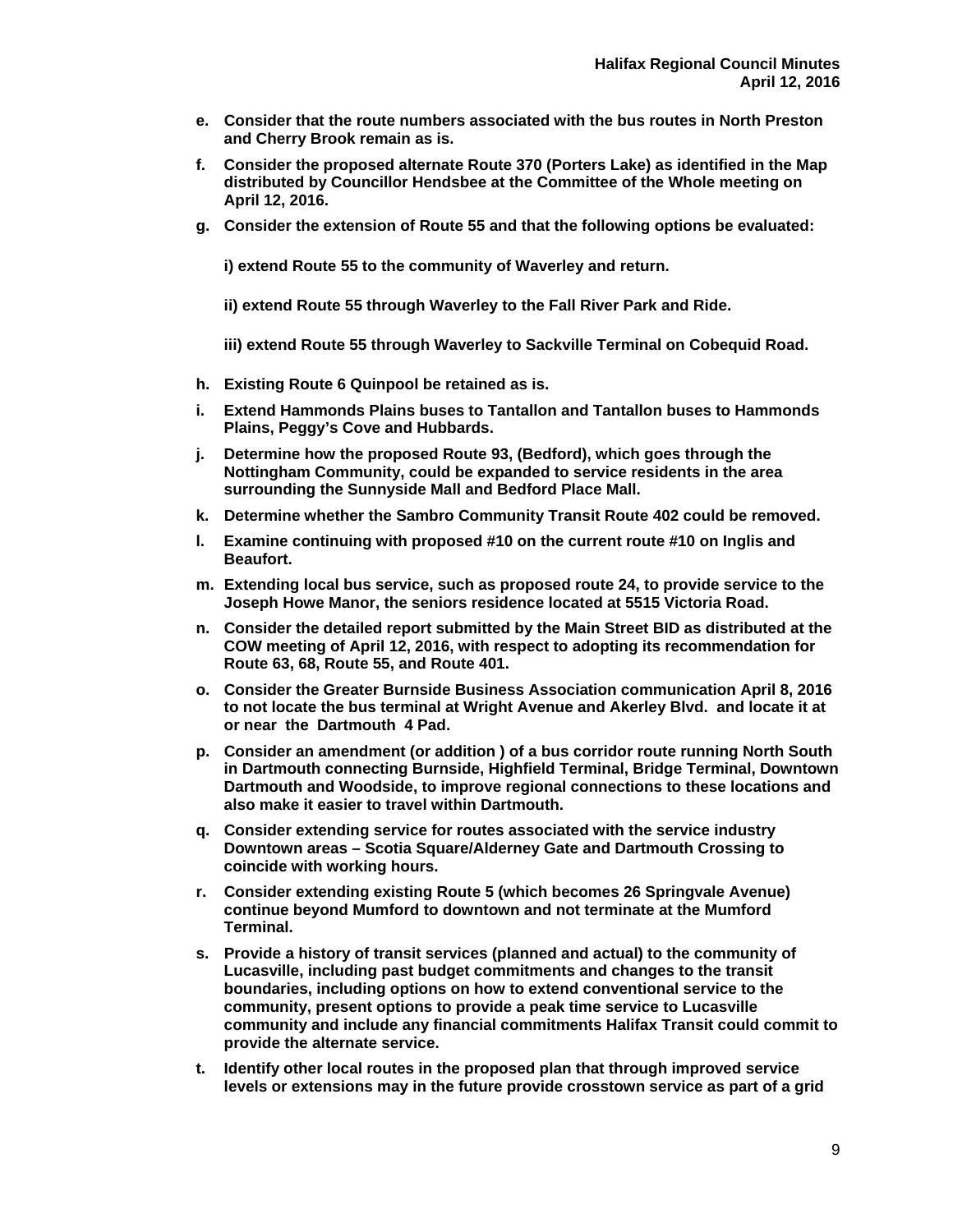**network high frequency grid [Potentials include the 29, the 72, the 84 from Sackville and the 32 – all numbers in the new plan].** 

- **u. Implications of the proposed Roslyn Rd route for #1 bus during afternoon peak hours that included rationale for this route, alternatives considered, options for peak hour service, options for identifying traffic calming and how this proposal relates to the Integrated Mobility Plan.**
- **v. Extension of Route 32 Cowie Hill Express (which becomes the Route 124 Leiblin Link) continue to travel on Summer Street and not on Robie Street.**
- **w. Consider enabling East-West routes to run across north end peninsula including identifying physical improvements to roads and installation of enhanced shelters at key transfer points in order to allow more riders convenient connections from Bayers Road and Mumford terminals to Barrington Street.**

# **MOTION PUT AND PASSED UNANIMOUSLY.**

Not present: Councillors Karsten, Mason and Johns.

MOVED by Councillor Craig, seconded by Councillor Outhit

**THAT Halifax Regional Council request a staff report (recommendation) to Transportation Standing Committee regarding a public engagement model, to allow citizens to advise Halifax Transit on public transit issues.** 

## **MOTION PUT AND PASSED UNANIMOUSLY.**

Not present: Councillors Karsten, Mason and Johns.

## **18. NOTICES OF MOTION**

#### **18.1 Councillor Hendsbee**

"TAKE NOTICE that, at the next meeting of Halifax Regional Council to be held on April 26, 2016, I propose to move amendments to Administrative Order 45, Respecting Private Road Maintenance, the purpose of which is to amend Schedule 1 to increase the annual road maintenance fee for the Petpeswick Drive Improvement Society from \$200.00 to \$300.00 effective with the 2016-17 fiscal year."

## **18.2 Councillor Outhit**

"TAKE NOTICE that, at the next meeting of Halifax Regional Council to be held on April 26, 2016, I propose to move amendments to Administrative Order 12, Respecting the Appointment of the Traffic Authority, the purpose of which is to appoint a new Deputy Traffic Authority and repeal the appointment of the existing Deputy Traffic Authority.''

MOVED by Councillor Walker, seconded by Councillor Hendsbee

#### **THAT Halifax Regional Council convene to In Camera (In Private).**

# **MOTION PUT AND PASSED.**

Council moved into an In Camera (In Private) session at 4:20 p.m. and reconvened at 5:08 p.m. to ratify the In Camera (In Private) motions.

#### **16. IN CAMERA (IN PRIVATE)**